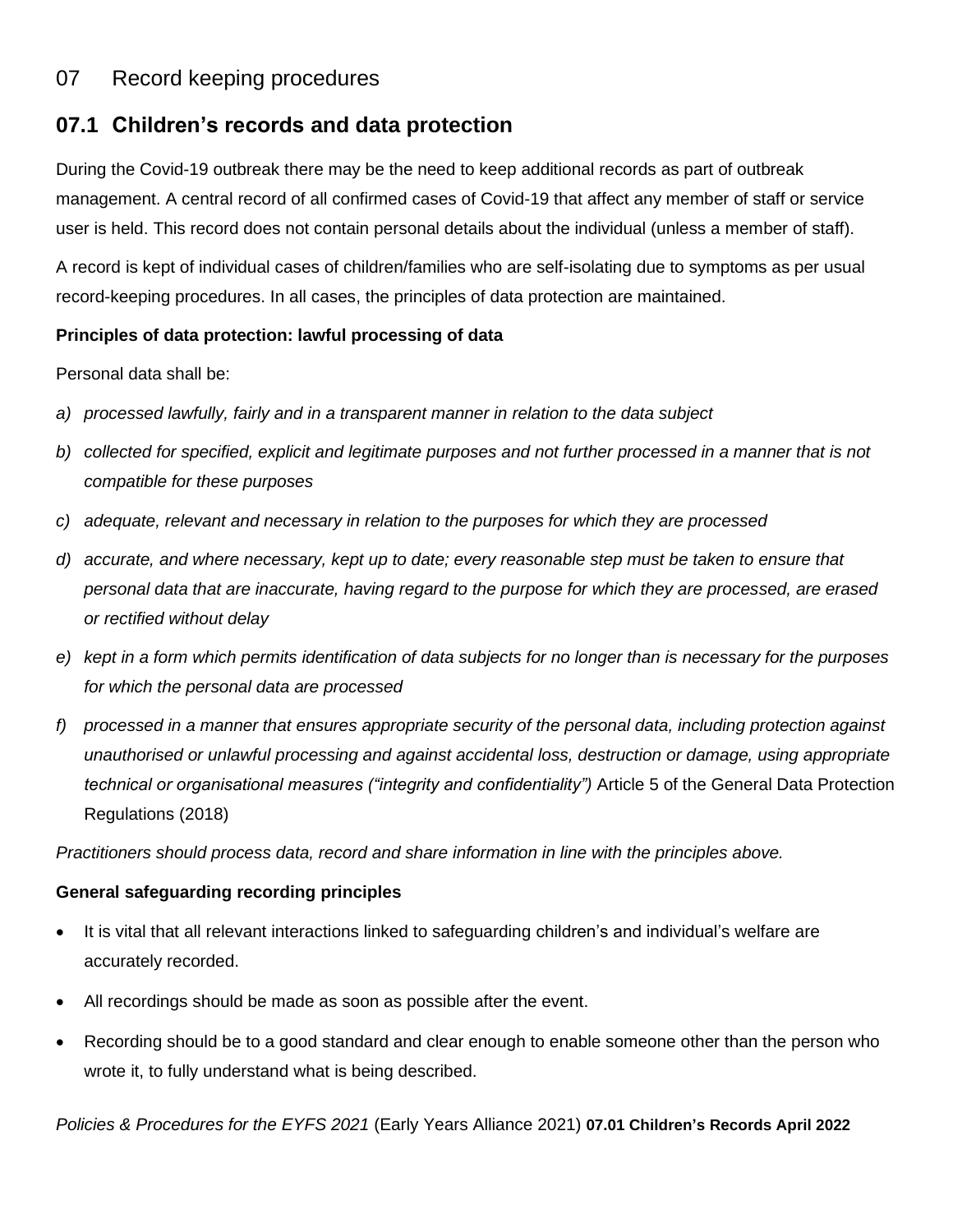- Recording can potentially be viewed by a parent/carer or Ofsted inspector, by the successors of the practitioners who record, and may be used in a family Court as relevant evidence to decide whether a child should remain with their biological parents, or be removed to live somewhere else. Recording needs to be fair and accurate, non-judgemental in tone, descriptive, relevant, and should clearly show what action has been taken to safeguard a child, and reflect decision-making relating to safeguarding.
- Recording should be complete, it should show what the outcome has been, what happened to referrals, why decisions were made to share or not share information, and it should contain summaries and minutes of relevant multi-agency meetings and multi-agency communication.
- If injuries or other safeguarding concerns are being described the description must be clear and accurate and should give specific details of the injury observed and where it is located.

#### **The principles of GDPR and effective safeguarding recording practice are upheld**

- Recording is factual and non-judgemental.
- The procedure for retaining and archiving personal data and the retention schedule and subsequent destruction of data is adhered to.
- Parents/carers and children where appropriate are made aware of what will be recorded and in what circumstances information is shared, prior to their child starting at the setting. Parents/carers are issued with 07.1a Privacy notice and should give signed, informed consent to recording and information sharing prior to their child attending the setting. If a parent/carer would not expect their information to be shared in any given situation, normally, they should be asked for consent prior to sharing.
- There are circumstances where information is shared without consent to safeguard children. These are detailed below, but in summary, information can be shared without consent if a practitioner is unable to gain consent, cannot reasonably be expected to gain consent, or gaining consent places a child at risk.
- Records can be accessed by and information may be shared with local authority professionals. If there are significant safeguarding or welfare concerns, information may also be shared with a family proceedings Court or the police. Practitioners are aware of information sharing processes and all families should give informed consent to the way the setting will use, store and share information.
- Recording should be completed as soon as possible and within 5 working days as a maximum for safeguarding recording timescales.
- If a child attends more than one setting, a two-way flow of information is established between the parents/carers, and other providers. Where appropriate, comments from others (as above) are incorporated into the child's records.

*Policies & Procedures for the EYFS 2021* (Early Years Alliance 2021) **07.01 Children's Records April 2022**